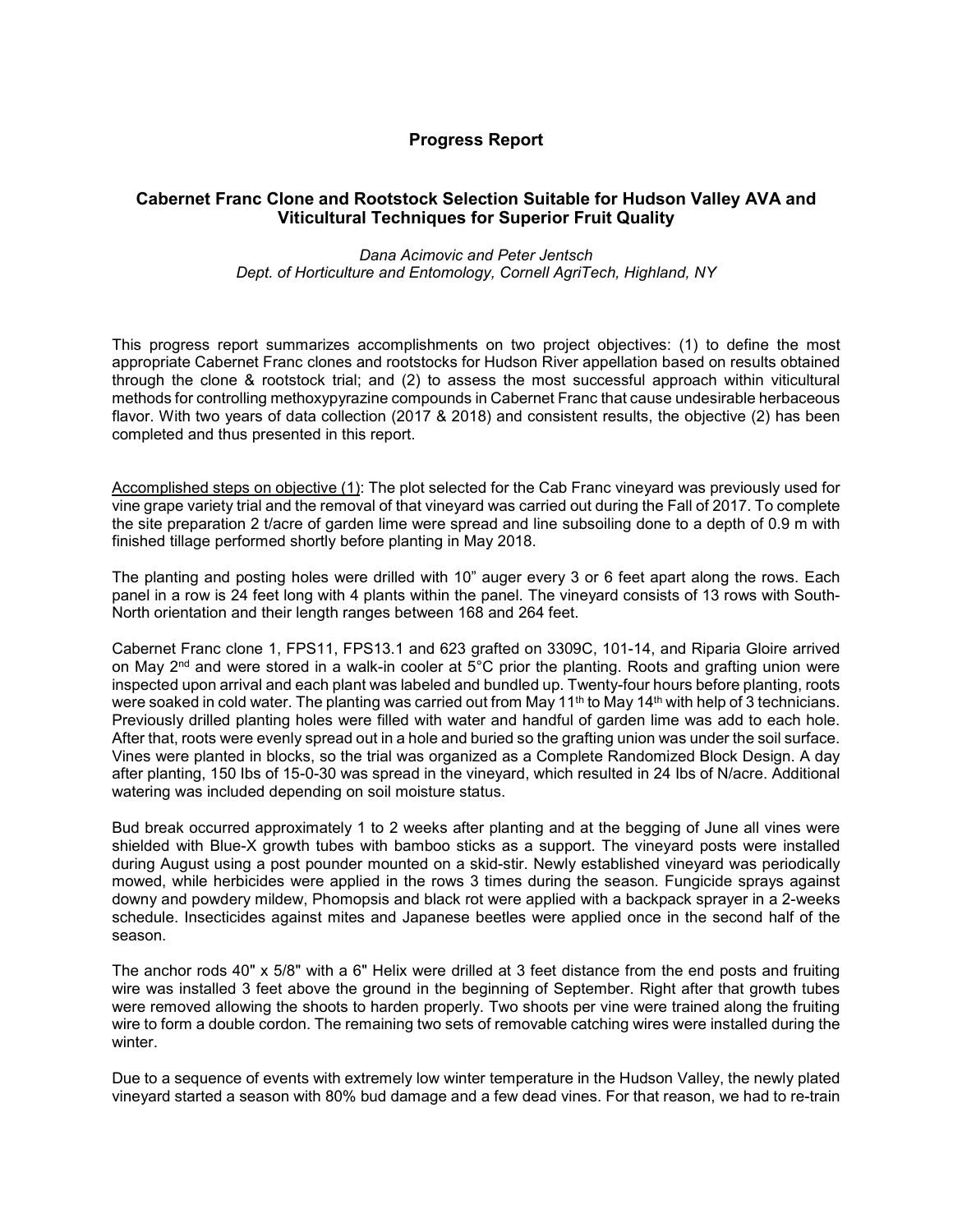survived vines from the base. Vineyard was fertilized in spring with 150 Ibs of 15-0-10 NPK formulation. Following a spray schedule recommended by the 2019 Ney York and Pennsylvania Pest Management Guidelines for Grapes, we sprayed on 10 to 14 days interval against downy and powdery mildew, Phomopsis, black rot, Alternaria, anthracnose, and applied herbicides 2 times during the season. Insecticides for Leafhoppers, Phylloxera, Banded Grape Bug, Grape Berry Moth, Leafhoppers, Japanese Beetles, Cutworms were applied based on scouting.

Vines were not harvested since we had to remove all clusters shortly after the fruit set to encourage the new shoot growth. We are expecting to have our first report on fruit composition after the harvest in 2020.

Accomplished steps on objective (2): Widely recommended practice for reduction of MPs in grapes is leaf removal, usually done at fruit set or a couple of weeks later. However, this practice if performed manually is time consuming and labor intensive, and a previously reported study (Scheiner et al., 2012) indicated that vine vigor itself can be of larger importance for IBMP accumulation than leaf removal. Therefore, we tested whether this statement holds the truth for Hudson Valley Cabernet Franc by setting up a trial in three commercial Cabernet Franc vineyards: Whitecliff Vineyard & Winery in Gardiner, Glorie Farm Winery in Marlboro, and Millbrook Winery in Millbrook, NY. In winter 2017, at each site, we randomly selected five blocks of 9 vines and assigned 3 treatments: CP=crop load, LP=leaf pulling and Control to a set of 3 vines per repetition.

Given that at each site vines have been trained to VSP and pruned to 4 canes leaving a couple of spurs for replacement, we increased the crop load in CL vines for one third leaving an extra cane and spur on each side of the cordon. The LP vines were pruned to the basic crop load level leaving 2 canes with 2 spurs per vine as well as Control vines. All vines were pruned and tied with twist ties to a cordon wire in March.

Leaf pulling in Hudson Valley has usually been applied between fruit set and berry pea size manually with the exemption of Millbrook Winery where this operation has been done mechanically. We applied leaf pulling 10 days after full bloom (50% cap fall), manually, removing 5 to 6 leaves from the bottom of shoots. Leaf pulling was performed only on LP vines, while CL and Control vines have not received any leaf pulling during the season.

During the season, experimental vines were subjected to standard vineyard practice including pesticide and herbicide control and shoot toping as the rest of the vines at given location. No irrigation was applied. Each site was visited a couple of times during the season to record growth stages and ensure that the fruiting zone of LP vines were clean and without new laterals.

During the harvest, number of clusters per vine, yield per vine and rot incidence were recorded. Clusters with over 10% of the berries infested with rot were counted as infected. The results showed that leaving additional 1/3 buds per vine did not significantly increase number of clusters per vine, although there was an overall increasing trend of 15% of counted clusters in CL compared to Control or LP. The increment of clusters per vine resulted in overall of 3% increase in yield per vine. We noticed a strong influence of leaf pulling on yield, which was reduced for almost 30%. This decrease came from significantly reduced cluster weight and that was noted at all three sites. The level of leaf removal and timing when it was applied here in our study, were suggested as effective for IBMP reduction in Merlo, without a negative effect on cluster size (Sivilotti et al, 2016). Timing of leaf removal plays key role, affecting the cluster size and studies has confirmed that if it is applied after bloom, at fruit set or later the effect diminishes (Poni et al. 2006, 2008, Intrieri et al. 2008, Lohitnavy et al. 2010, Sabbatini and Howell 2010, Tardaguila et al. 2010, 2012). However, these studies never targeted Cabernet Franc, so we can conclude that this variety is more sensitive to leaf area manipulation at the time of early berry development which may suggest that either less leaf area needs to be removed or the application has to be delayed in order to retain the commercial yield level and cluster size, while at the same time affecting the MPs accumulation in berries.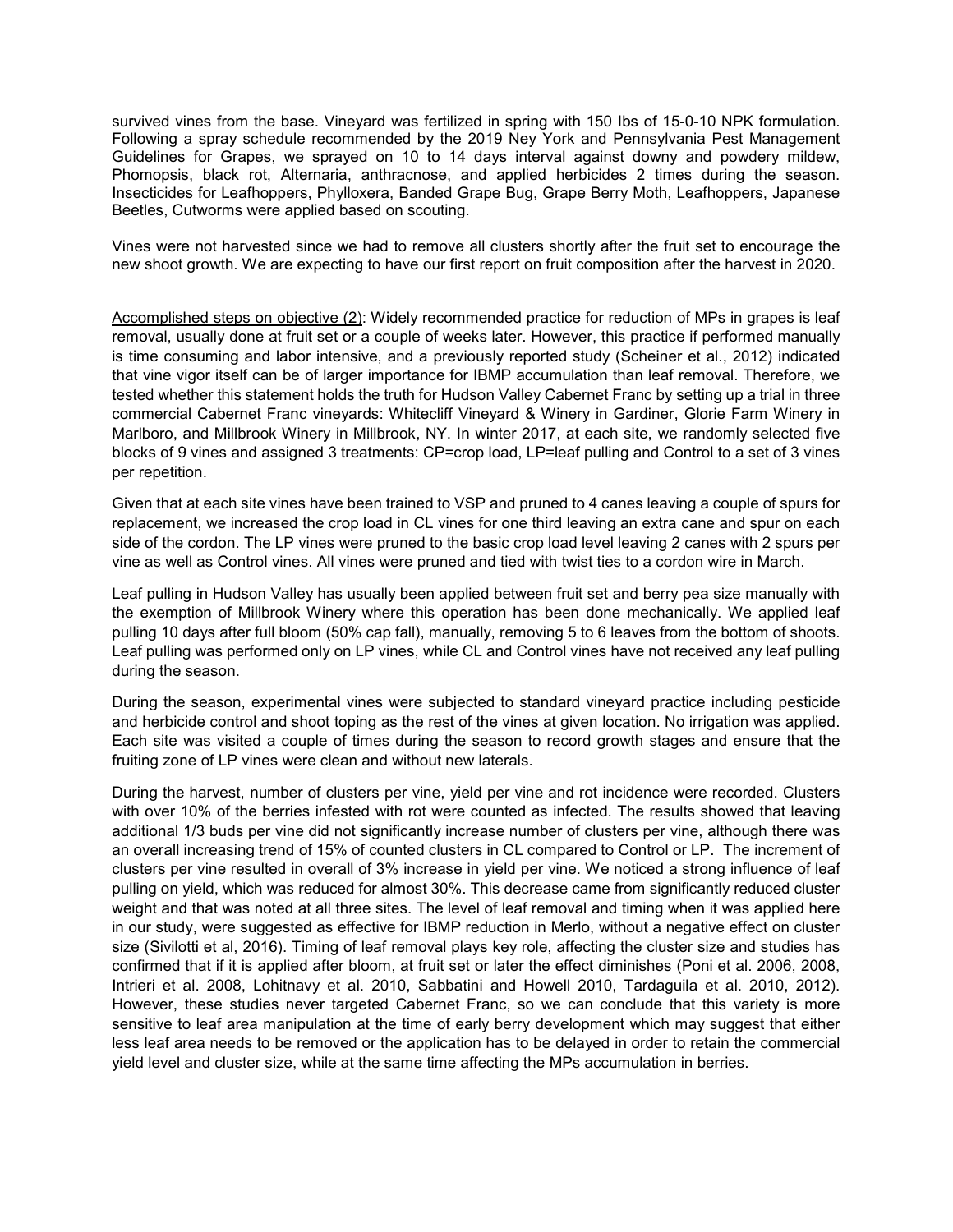Bunch rot incidence did not differ among treatments and varied between 0 to 12%, being more influenced by the site than by treatments.

During the harvest a sample of 60 and 100 random berries per treatment was collected in zip-lock bags for MPs analysis and basic fruit chemistry, respectively. Bagged samples were immediately placed on icepacks in coolers and transported to the lab where they were kept in -80C prior the analyses.

Samples for basic fruit chemistry were analyzed in the HVRL using Atago Pocket Refractometer PAL-1 for soluble solids reading. HANNA Instruments HI 84532 Titratable Acidity Minititrator and pH meter was used to measure titratable acidity expressed in g/100mL as tartaric acid and juice pH. Prior the analysis, berry samples in the bags were left at the lab bench to reach room temperature, crashed with hands, and approximately 50 mL of grape juice was collected in centrifuge tubes. Ten mL of juice was used for titration against HI84532-50 low range titrant (sodium hydroxide) until the pH end point at 8.1. The remaining juice was used for soluble solids and pH reading.

At verasion, we saw symptoms of potassium deficiency in whole Cabernet Franc vineyard at Glorie Winery. According to the vineyard owner and manager this problem was noticed in the past and has been mitigated with recommended K fertilization couple of years ago. However, K fertilizer has not been applied since then. Shown deficiency at verasion gradually progressed by the end of the season impairing fruit maturation and resulting in low level of soluble solids (18-19° brix) and higher TA (over 0.72 g/100mL). Overall vines were harvested at 21° brix, with highest level of 24° brix measured in Millbrook vineyard. At this site, we also found significant treatment effect on soluble solids, pH and TA, where LP treatment resulted in higher brix and pH and lower TA comparing to CL treatment.

Pruning weight was unaffected by treatments neither was Ravaz index overall. Looking at the vine balance across the treatments and expressed as percentage of vines being over-cropped, under-cropped or balanced, the general conclusion was that most of the plants only at Glories' site were well balanced. However, the other two vineyards showed disbalance being mostly under-cropped at Millbrook or overcropped at Whitecliff. Knowing this general status of the vineyards, the positive effect of leaving additional crop load on MPs reduction would be the least probable at Whitechliff and the most probable at Millbrook site.

For MPs analysis, 30 mL of grape juice was collected in glass bottles and kept frozen and cold on dry ice to prevent fermentation while shipped to CCOVI at Brock University, Ontario where the concentration of the 3-isopropyl-2-methoxypyrazine (IPMP), 3-sec-butyl-2-methoxypyrazine (SBMP) and 3-isobutyl-2 methoxypyrazine (IBMP) were analyzed using headspace SPME GC-MS and a stable isotope dilution assay. Although our results showed no significant differences in MPs accumulation induced by treatment application, we noticed an interesting ratio between analyzed MPs. Unlike previously reported, IBMP did not present the most prevalent type of MP in our grape samples (Botezatu et al 2014, Sidhu et al. 2013). Level of IBMP we detected in our berry samples at harvest was twofold lower than previously reported for Cab Franc (Koch et al. 2010, Ryona et al 2008). This discrepancy may come for a different method we used for sample preparation. SBMP, which has been rarely detected in wine and grapes (Legrum et al. 2014, Lei et al. 2017) was found as the predominant form of MP in two vineyards: Glorie and Millbrook; or as equally dominant as IBMP at Whitecliff vineyard. Found concentration of IPMP and SBMP exceeded their sensory detection threshold in water and wine (1-2 ppt) regardless of treatment application. According to Sidhu et al. (2015) the detection threshold for IBMP in water is 1-2 ppm and is higher in wine (10-16 ppt) (Maga 1990). The level of IBMP we measured in grapes was below wine detection threshold (4-5ppm).

The same treatments were repeated in 2018 with only difference in LR treatment, in which, instead of 5 to 6, we removed 4 to 5 leaves at the base of the shoot and moved the defoliation day to 2 weeks after full bloom to avoid the adverse effect this intense level of leaf pulling had on crop load and cluster size. In addition to that, we were limited to use only two sites for the trail, since Whitecliff Vineyard experienced extreme winter frost event during 2018 and lost the entire Cabernet Franc plot.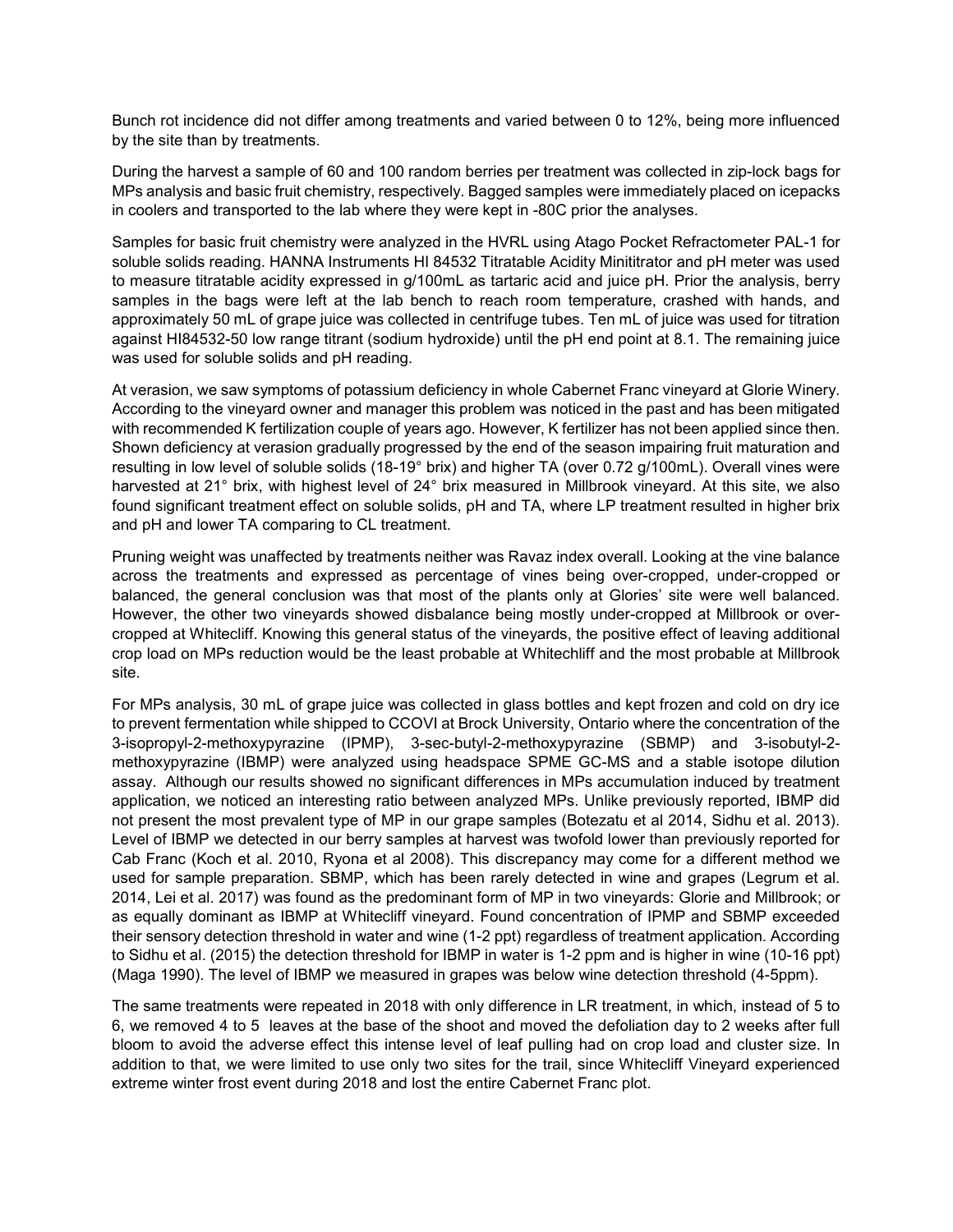Unlike the effect LR had on cluster size in 2017, this year results shows no overall effect of LR treatment. Interestingly, we observed an increase in yield and cluster number per vine at Glories' site. Crop load manipulation through winter pruning and more buds per vine did not significantly result in more clusters or higher yield per vine overall. Only at the Glories' site, we noticed an increase of 42% in cluster number and 24% in yield using this technique. Bunch rot incidence did not differ among treatments and was much higher in comparison to the previous season, reaching to approximately 45% of affected clusters in Glorie vineyard alone, due to extremely rainy season.

In the season of 2018, we included the color analysis of the grape juice. Anthocyanins and total phenolics were analyzed using the protocol described by Iland et al. (2003). The absorbances of the extracted color components were read on UV-Vis spectrophotometer (Genesys 150 with a sipper unit, ThermoScientific) at 520 nm and 280 nm and expressed as mg of anthocyanins per g of berry weight and a.u. of total phenolics per g of berry weight.

To prevent damaging effect of bunch rot incidence on fruit quality, grapes were harvested before forecasted rainy period had occurred at brix level of 17.6. Number of clusters and yield was increased with LR only at Glorie's site. This treatment influenced higher Ravaz index at the same location. It's worth mentioning that vines at both locations were under-cropped, probably due to the winter bud damage. Treatment influence on berry size, fruit chemistry and color were not noticed overall. However, looking at specific site, CL and LP significantly reduced berry size in Glorie vineyard. Generally, smaller berries have bigger surface to volume ratio, and thus higher anthocyanins concentration, since anthocyanins are primarily localized in the outer hypodermis or berry skin. This is exactly what we found in LP treatments. Additionally, better light exposure could be as well contribution to the higher anthocyanins content of LP treated vines.

We used CCOVI service again regarding MPs analysis for this year and asked for the protocol to be modified, so we could get MPs extracted from the whole berry and thus obtain maximal level of MPs. In accordance to the previous year, the analysis showed that LR had no effect on concentration of any of 3 tested forms of MPs. The only significant difference was noted in Glorie Vineyard and was a result of CL treatment. With this we can conclude that leaf removal as commonly adopted practice for MPs control might not be efficient as believed and its effectiveness could be strongly influenced by vine balance, location and seasonality.

Detailed data may be obtained by contacting Dana Acimovic at dda42@cornell.edu.

## List of significant outreach activities:

The Annual Hudson Valley Cab Franc Coalition Meeting, Benmarl Winery, Marlboro, NY (March 14, 2018). Document and talk delivered to the public: The Research Findings on Viticultural Techniques for MPs Control and Updates on the Cab Franc Vineyard.

The Annual HVRL Industry Meeting, HVRL, Highland, NY (September 7, 2018). Power Point presentation: Introducing New Cab Franc Clone and Rootstock Trial at HVRL.

2019 Hudson Valley Cabernet Franc Barrel + New Release Tasting, Nostrano Vineyards, Milton, NY (May 30, 2019).

Growers and Industry Reporting Session, HVRL, Highland, NY (September 5, 2019). Power Point presentation: Progress Report on New Cab Franc Clone and Rootstock Trial.

2019 CRAVE Conference, Cornell, Plant Science Bldg., Ithaca, NY (December 11, 2019). Power Point presentation: Cabernet Franc Clone and Rootstock Selection Suitable for Hudson River Region AVA and Viticultural Techniques for Superior Fruit Quality.